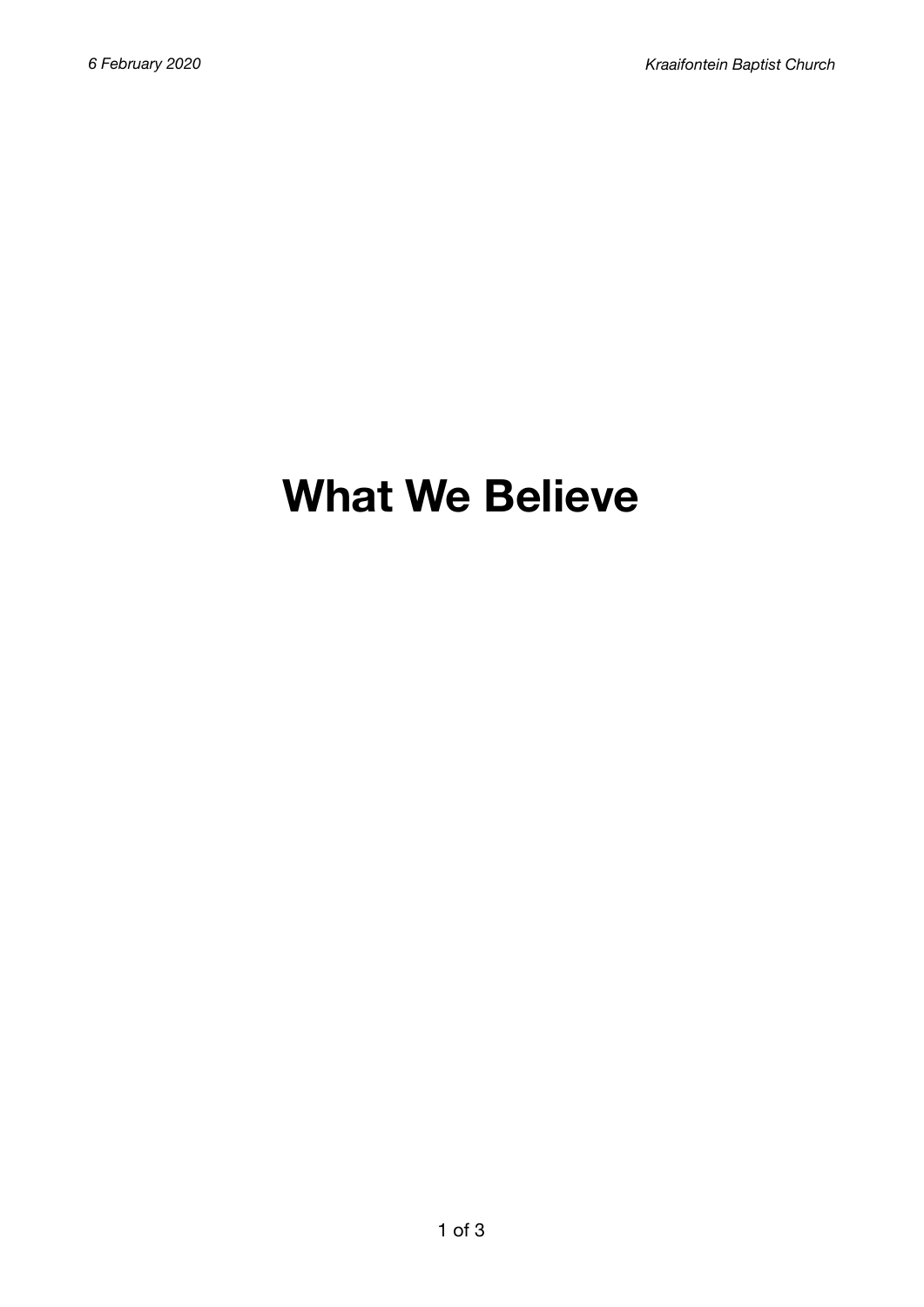## **Contents**

- 1. The Study of the Bible and Theology
- 2. Holy Scripture: Character and Reading
- 3. God: Trinity and Attributes
- 4. Christ: Person and Work
- 5. Salvation: Redemption Applied
- 6. The Holy Spirit: Person and Work
- 7. The Church:<br>8. The End
- 8. The End